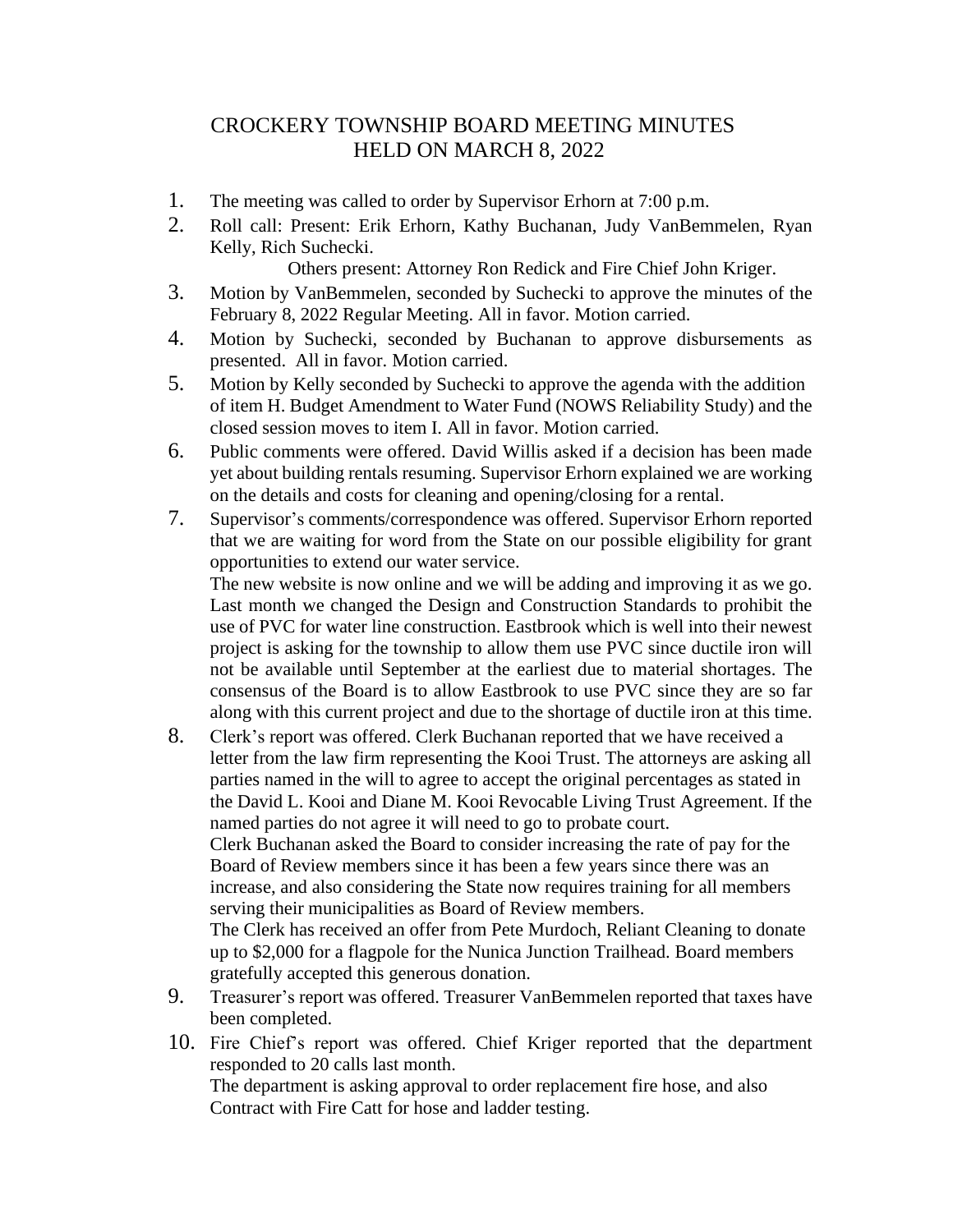- 11. Attorney's report was offered. Attorney Redick reported that the zoning ordinance has been updated and should be placed on the website. Attorney Redick will make sure all marijuana amendments are correctly incorporated in the zoning ordinance.
- 12. Board Member report was offered. No report was heard
- 13. Motion by VanBemmelen, seconded by Kelly to authorize the Clerk to sign the Kooi Trust Agreement letter to state the township's willingness to accept 10% of the trust proceeds. All in favor. Motion carried.
- 14. Motion by VanBemmelen, seconded by Kelly to approve a pay rate increase for the Board of Review members. The pay will be \$100 for the half day sessions and \$200 for the full day sessions. All in favor. Motion carried.
- 15. Motion by VanBemmelen, seconded by Kelly to approve the quote from Allied Fire for new hose and adding an additional five inch line for an approximate total cost of \$6,000. All in favor. Motion carried.
- 16. Motion by VanBemmelen, seconded by Kelly to approve the agreement with Fire Catt for hose and ground ladder testing with option 1 and 3. All in favor. Motion carried.
- 17. Motion by Kelly, seconded by VanBemmelen to open the public hearing for the Industrial Facilities Exemption Certificate requested by Meekhof's Lakeside Dock Inc. All in favor. Motion carried.
- 18. The public hearing was opened at 8:03 p.m. Doug Meekhof spoke about the project. The estimated project cost is over three millon dollars. The company currently has 25 employees and will be consolidating their Grandville location with 35 employees to Nunica, and they will be adding an additional 5-10 employees. They will be looking to relocate the bike path to a different portion of the property.
- 19. Motion by Kelly, seconded by VanBemmelen to close the public hearing. All in favor. Motion carried. Public hearing was closed at 8:08p.m.
- 20. Motion by Buchanan, seconded by Kelly to adopt Resolution 2022-03, Approving Application Of Meekhof's Lakeside Dock, Inc. For An Industrial Facilities Exemption Certificate For A New Facility. All in favor. Motion carried.
- 21. Amanda Cooper from Lakeshore Advantage presented an overview of how this company works with employers and governmental units to build economic growth. She answered questions from the board and the public.
- 22. Motion by Buchanan, seconded by Suchecki to approve hiring Paige Silva for part-time office staff for 32 hours per week. All in favor. Motion carried.
- 23. Motion by VanBemmelen to approve the quote from Ottawa County to re-gravel 124<sup>th</sup> Avenue (M- 104 to Leonard) and 136<sup>th</sup> Ave (South of State Road to the end) with a 50/50 cost sharing with the County. Cost to the township will be \$30,000. The Clerk is authorized to sign the contract. All in favor. Motion carried.
- 24. Motion by VanBemmelen, seconded by Kelly to approve renewing the assessing contract with Ottawa County and authorize the Supervisor and Clerk to sign. All in favor. Motion carried.